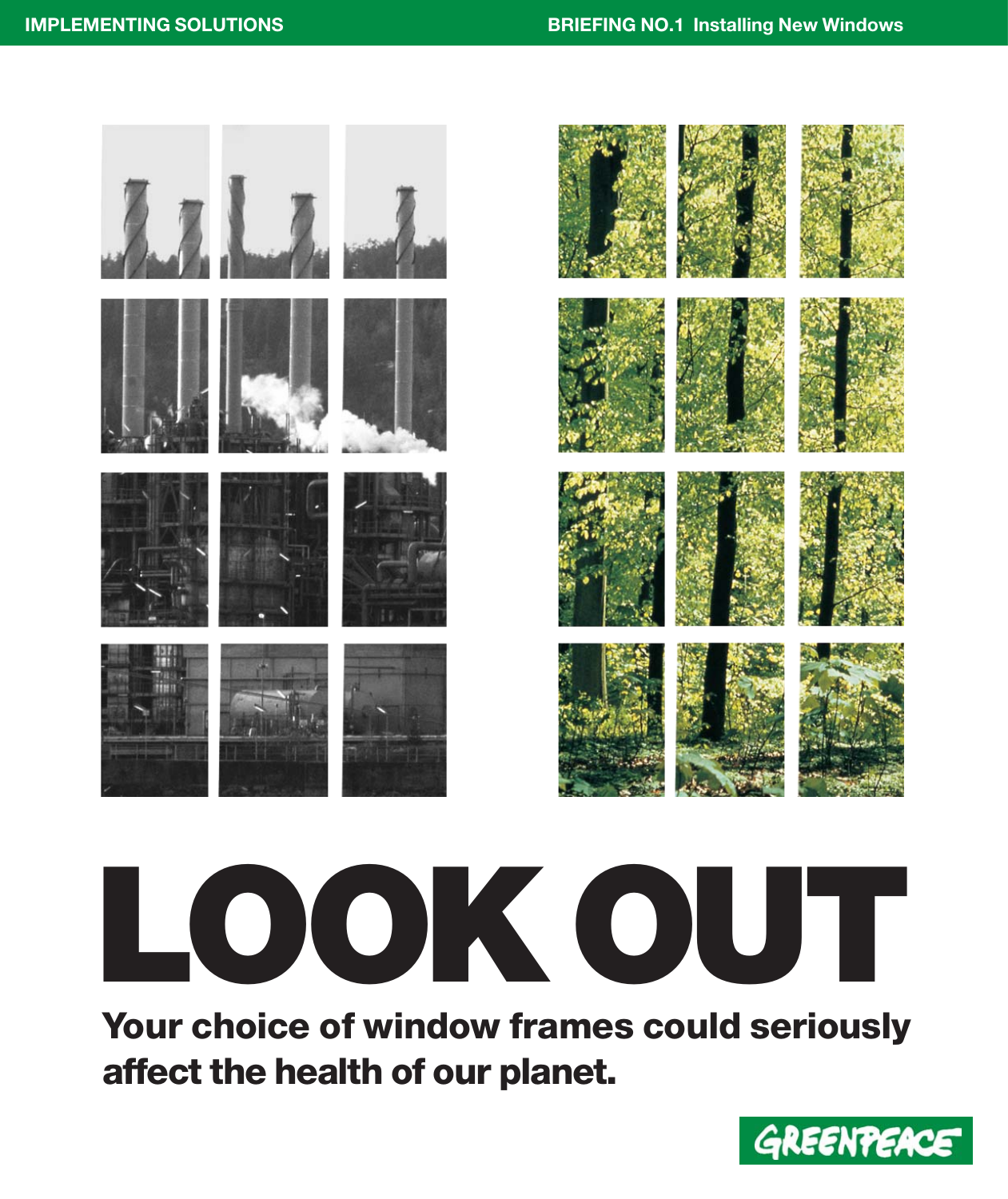## **PVC-***u* **or Timber. Which is best?**

• The production and disposal of PVC-*u* windows leads to the release of highly poisonous chemicals which threaten the environment and human health. PVC-*u* production involves no less than six of the fifteen most hazardous chemicals listed by European governments for priority elimination.

• Timber is a sustainable resource. As long as the timber is sourced from properly managed forests and care is taken in the choice of preservatives, paints and stains, timber windows are by far the best environmental choice.

• Developments in timber window design and finishing products mean that modern, high performance timber windows need minimal maintenance and potentially have a significantly longer life than PVC-*u*.

• PVC-u windows do degrade, they are not maintenance-free and worst of all they cannot be repaired when necessary.

• High performance, doubleglazed, timber windows need not cost more than PVC-*u* equivalents. In fact the National Housing Federation and some local authorities have found

PVC-*u* window frames to be more expensive in terms of initial capital cost and more expensive or equal to timber over the lifetime of the windows.



**Use cost effective, low maintenance alternatives to PVC-***u* **and look out at a safer world...**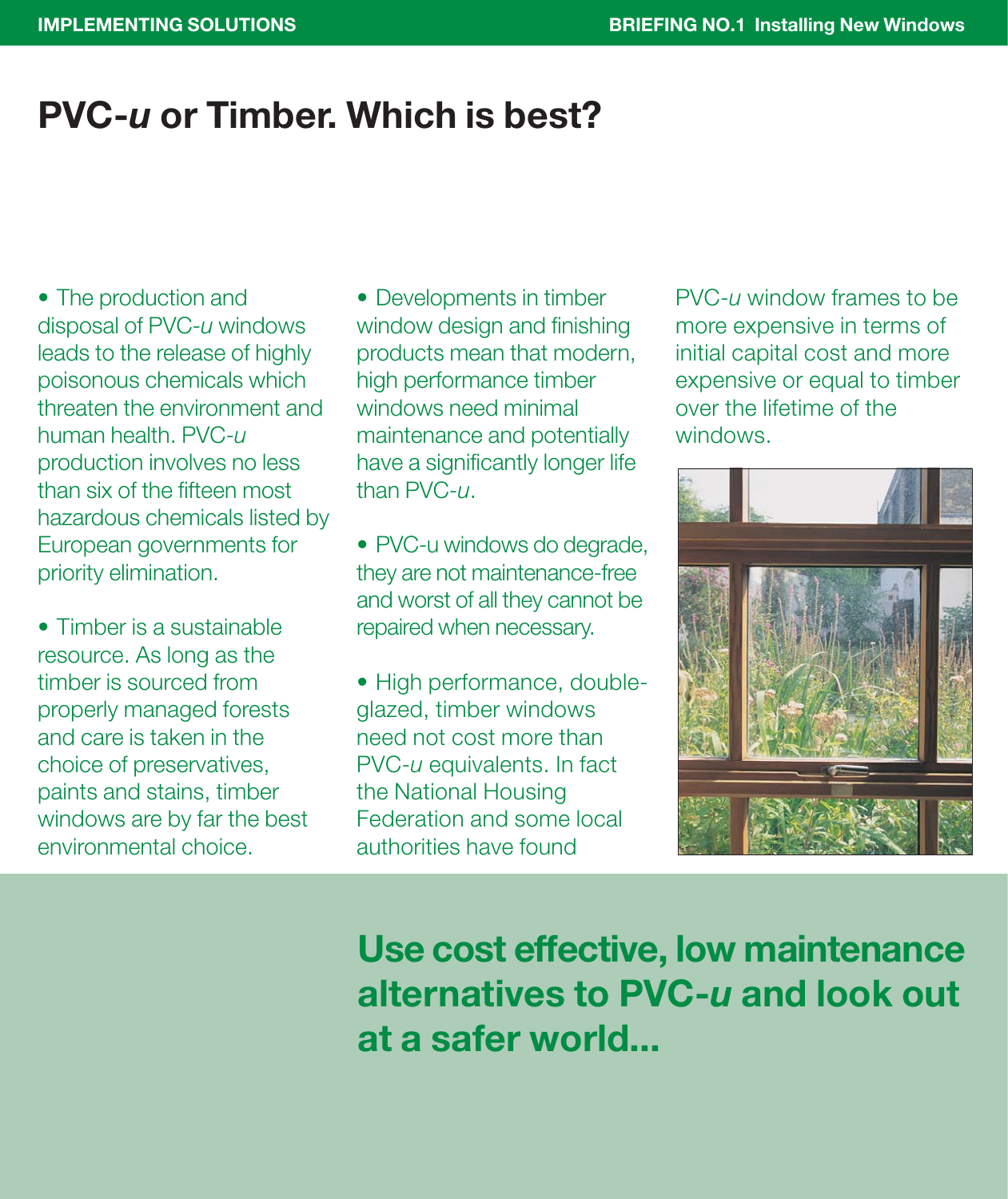## **The UK Government has agreed to eliminate hazardous substances by 2020. Let's start with PVC-***u* **windows.**

PVC-*u* stands for unplasticised polyvinyl chloride. (Soft PVC, often called vinyl, contains softeners or plasticisers. PVC-*u* does not contain these softeners and is hard and inflexible as a result). The production and disposal of all types of PVC release some of today's most damaging industrial pollutants.

Many of the chemicals used to make PVC-*u* are the subject of international conventions to ban them *(see below)*. Fifteen European governments, including the UK, have started a program of elimination of what they consider to be the most serious industrial pollutants. Of the priority list of fifteen chemicals at least six (dioxins, furans, lead, cadmium, mercury and organic tin compounds) are used in the production of PVC-*u* or are released as by-products.

When PVC-*u* windows come to be disposed of, many of these chemicals are again released into the environment, either through chemical reactions caused when PVC-*u* is incinerated or through depositing old PVC-*u* frames in landfill sites.

The good news is that there are alternatives to PVC for virtually every application. Where traditional materials (such as wood for windows or clay for underground pipes) are not suitable other, less harmful plastics are often as good as or better than PVC. Polyolefin (polyethylene or polypropylene) based plastics are less polluting during production, are more easily recycled, and are replacing PVC in many areas. Austria's largest PVC window frame producer, Internorm, are among several European window frame manufacturers who will be marketing a range of PVCfree plastic window frames in 1999.



**PVC-***u* **incineration waste has to be landfilled**



**The OSPAR Commission consists of 15 European countries and the European Commission. Member states have signed a convention to eliminate discharges, emissions and losses of hazardous substances by the year 2020.** 

**The United Nations Environment Program (UNEP) has begun negotiations to bring about an international agreement to minimise releases of persistent organic** **pollutants (POPs) into the environment. UNEP considers POPs to be among the most dangerous pollutants released into the environment by human activity. PVC-***u* **releases POPs, in the form of dioxins and furans, when it is made and when it is incinerated or burnt in open fires.** 

**Another United Nations protocol includes measures to restrict or eliminate lead, cadmium and mercury.**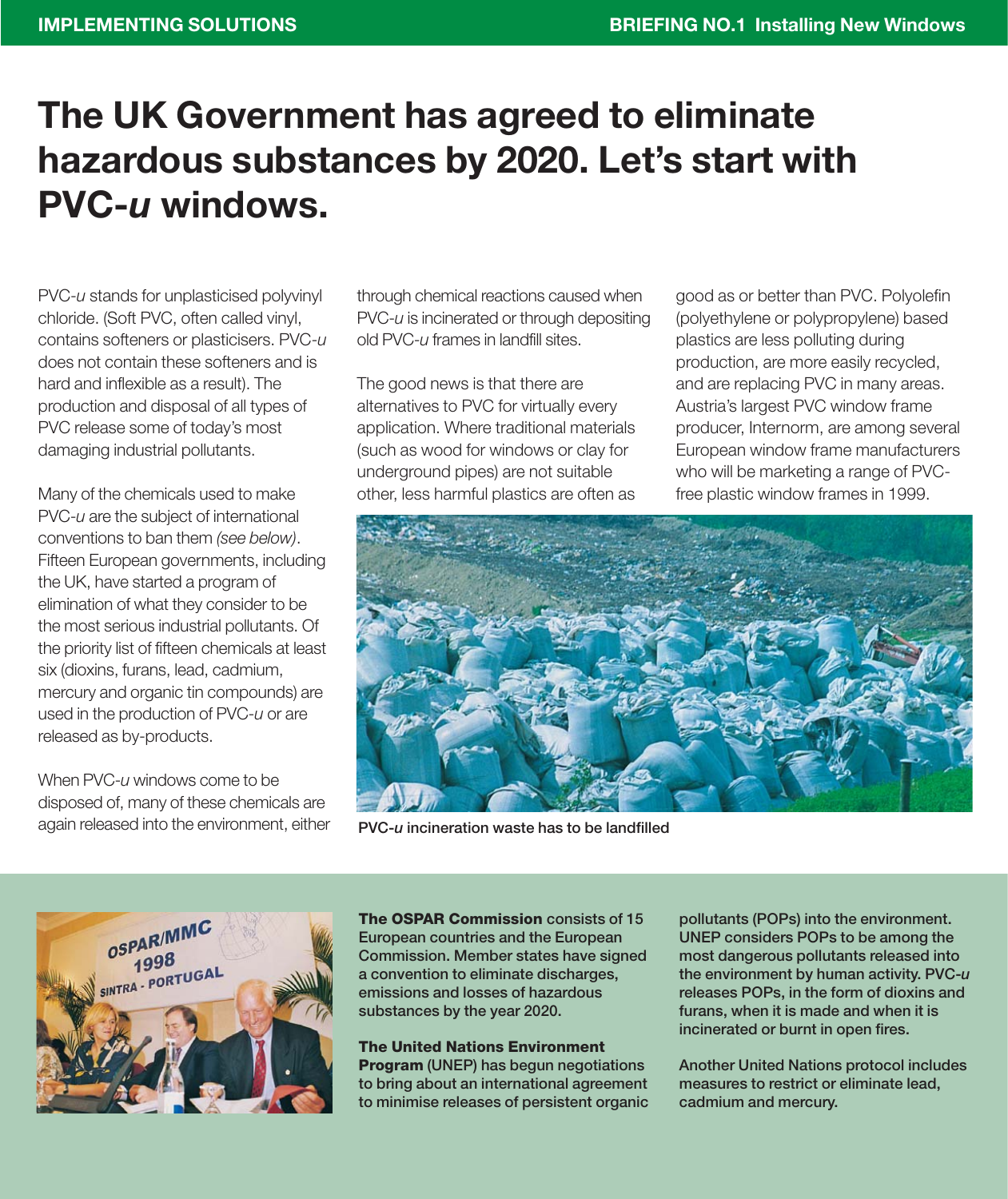## **Timber windows better value, better for the environment.**

#### **Maintenance: timber V PVC-***u*

*"It is sometimes said that wooden joinery requires more maintenance than aluminium or PVC. This prejudice has been superseded because of the developments in finishing products and the growing understanding that there is no such thing as a material which does not need any maintenance..."* (Engels N.V, leading supplier of timber

and PVC-*u* windows)

Developments in design techniques that minimise water retention and damp penetration, and in microporous paints and stains that allow wood to breathe, mean modern, high performance, double-glazed softwood windows need minimal maintenance. Peeling, blistering paint is a thing of the past. Modern finishes also minimise the preparation necessary when it comes to repainting or staining windows. A soap wash or very light sanding before a single coat of stain or paint is often all that is necessary.



**Housing Association owned retirement home in Brentford**

Factory-finished windows need not be repainted or re-stained for up to eight years. Thereafter five to eight year staining or painting cycles are the norm. Because it covers parts not traditionally touched by on-site

finishing, factory finishing can also increase the life of the frame. While it is true that timber windows need some maintenance, modern high performance windows make that maintenance exceptionally easy.

#### **PVC Disposal – A problem you can do without**

**• Old PVC-u windows are inevitably either landfilled or incinerated. Because burning PVC-u releases hydrochloric acid, neutralising salts must be added. This means that each tonne of PVC-u incinerated can produce over two tonnes of contaminated waste that must be landfilled!** 

**In addition PVC is the major contributor to chlorine in incinerators, which leads to the production of dioxin – the most toxic synthetic chemical known to science.**

**• Landfilling is not a sustainable option. Moreover, the long-term behaviour of PVC in landfill is not known. Lead, cadmium, organotins and other additives may leach out of PVC and contaminate underground water tables.**

**• Recycling of PVC-u windows is not viable:**

**Because PVC-u degrades when recycled, a product like a window can only contain a small percentage of recycled material.**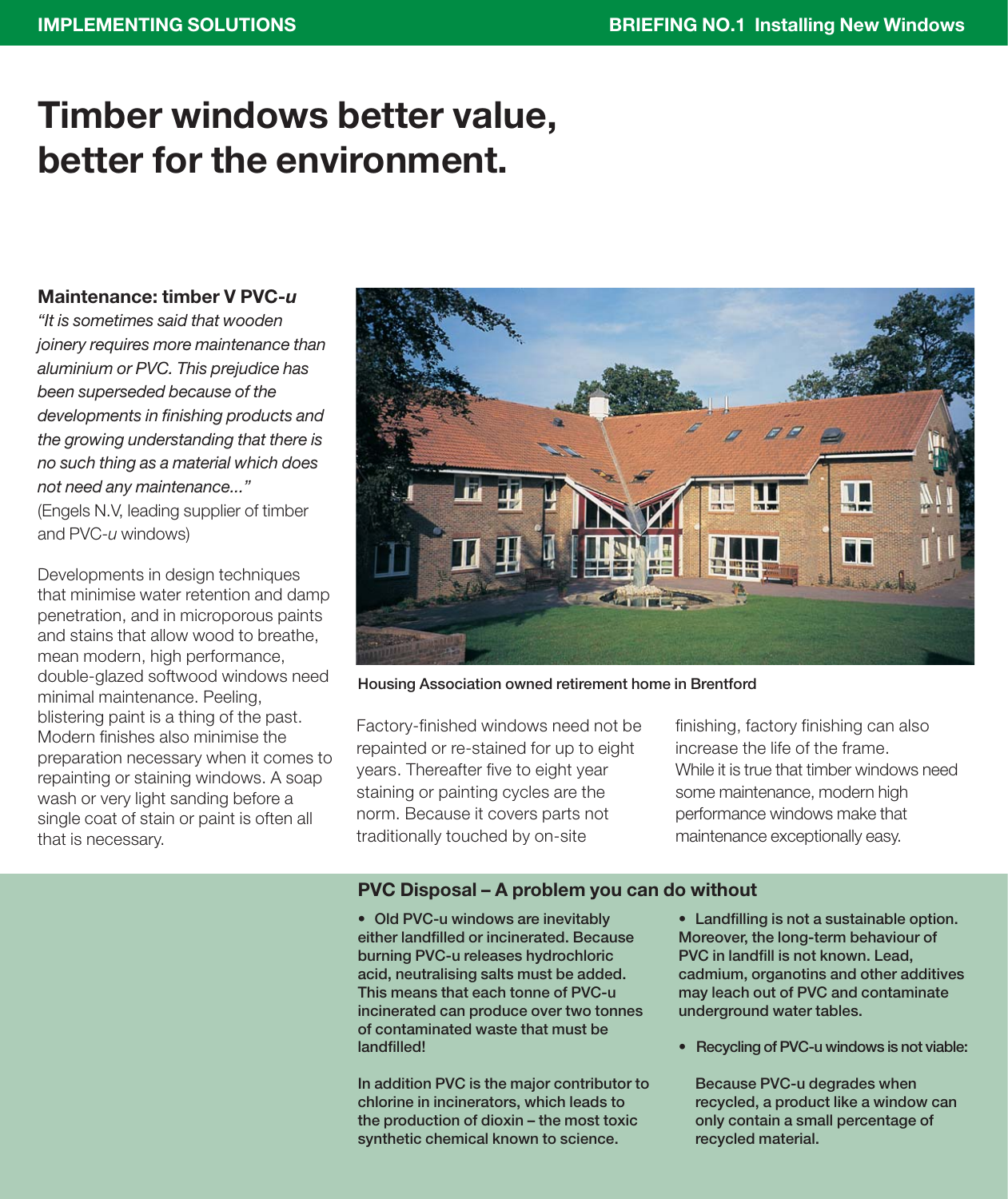All materials, PVC-*u* included, degrade over time. If PVC-*u* window frames are not cleaned they quickly become discoloured by dirt retention. They cannot then be restored to a nearly-new condition. Sunlight causes PVC to go brittle, turn yellow and it can develop hairline cracks. Window frames contain chemical additives to slow down this process but they cannot eliminate it entirely. PVC-*u* windows are also much more susceptible than timber windows to impact damage, especially in cold weather. They can, like timber windows, be installed and never touched again but just as with timber frames, the consequences of no-maintenance will soon become apparent.

Housing Association Property Mutual (often known as HAPM), the major defect insurer for housing associations, states that PVC-*u* window frames must be cleaned every six months, lubricated and adjusted annually and have



**High performance timber windows need minimal maintenance**

weather stripping and gaskets renewed every 10 years. Of course a similar regime should be applied to timber windows – the point is that PVC-*u* also needs maintenance if windows are to remain in good condition.

So, contrary to what PVC-*u* advertising campaigns often suggest, timber windows require little more maintenance than PVC-*u*. However, one of the great benefits of timber windows is that they

can be maintained and repaired. If necessary, sections can be chopped out and replaced. PVC-*u* on the other hand is like a car with the bonnet welded shut. Almost nothing can be done to prevent deterioration of the PVC itself or the metal supports inside.

In the event of misuse (drilling of holes for TV aerials is not uncommon), vandalism, forced entry or general deterioration, repair is difficult, expensive and sometimes impossible. Some local authorities have reported problems obtaining replacement hardware and other spare parts. Temporary boarding up of windows is also difficult with PVC-*u* frames.

**PVC-u recyclate is of a lower quality but more expensive than virgin PVC.**

**This is why, despite 10 years of PVC-u industry attempts to "green" the image of its product by showing it can be recycled, only a tiny fraction of used PVC-u windows get anywhere near a recycling plant.** 



**Old PVC window frames**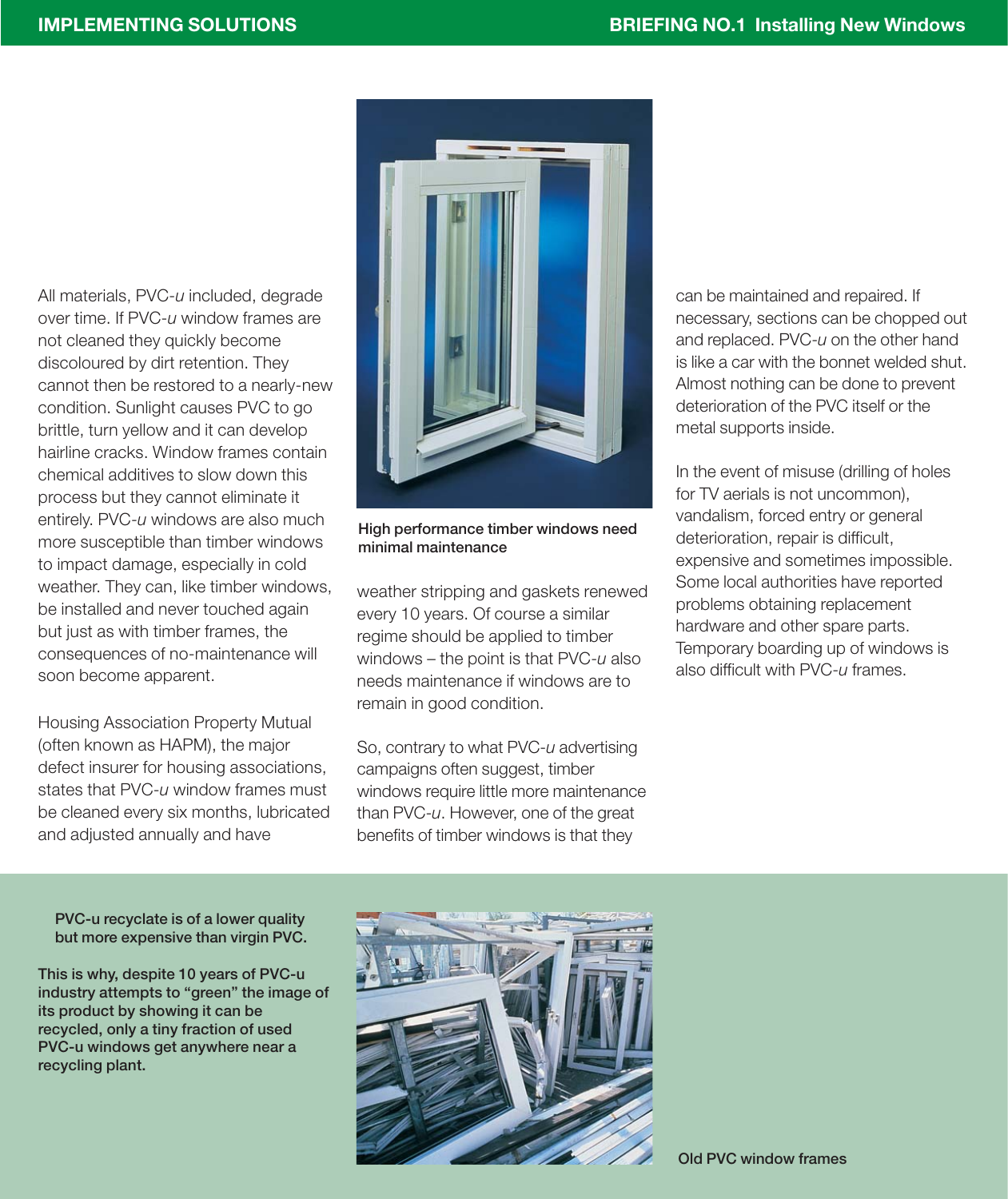#### **Life expectancy: timber V PVC-***u*

How long a window frame will last depends on many factors, so it is difficult to provide accurate figures. However the National Building Federation's "Standards and Quality in Development" gives PVC-*u* window frames a life expectancy of 20 to 25 years, and vacuum-treated softwood frames 25 to 35 years. According to the Green Building Digest, "well designed



**Drained and vented rebates will maximise the life of glazing units**

and well maintained timber windows can and do last the lifetime of the building in which they are installed."

Good design is the key to the durability of a timber window. For example it is important that drained and vented glazing rebates are used to prevent deterioration of the timber and premature failure of glazing unit seals from trapped water. Dual-seals and factory glazing will also help maximise the life of glazing units.

#### **Cost: timber V PVC-***u*

Price comparisons are extremely difficult to make because of the enormous variations in quality of both timber and PVC-*u* frames. Discounts and incentives complicate the picture further. However the widely held assumption that PVC-*u* provides the cheapest option is often wrong, both in terms of initial capital costs and total costs over the lifetime of the window.

The National Housing Federation finds softwood considerably cheaper both in terms of initial capital costs and life cycle costs over a period of 30 years. Figures from its June 1998 report, "Standards in Quality and Development", put the cost of buying, fitting and maintaining a softwood window frame at between £149.90 and £199.94 over 30 years.\* In contrast, a PVC-u frame will cost between £257.91and £274.30.

In April 1998, Carlisle City Council did a cost comparison between PVC-*u* and high performance, softwood doubleglazed units. It found that PVC-*u* windows were 25% more expensive initially, with negligible difference in costs over a 30-year period. The cost for timber

#### **Preservatives, paints and stains**

**The type of preservative treatment used will affect the environmental impact of a window.**

**The ideal is to avoid the use of preservatives altogether by using FSC certified hardwood. Good quality, locally grown, durable heartwood such as oak, chestnut or larch, should need no preservative treatment if used in a well designed window. However beware. If not FSC certified, locally grown timbers are not always from sustainable sources. They may be felled from hedgerows for**

**example. Always insist on verification of sustainable practice.**

**When preservative treatments are felt to be necessary, the environmental impact can be minimised by using water-borne preservatives instead of solvent-borne formulations. Active ingredients such as lindane, pentachlorophenol, tributyl-tin or other synthetic organic compounds should also be avoided as these hazardous chemicals may be released when the preservative is applied or when the window is eventually disposed of. Water-borne**

**preservatives that use less harmful active ingredients, such as borate, are preferable. According to the Green Building Handbook, preservatives based on boron, soda, potash, beeswax or linseed oil are safe and effective when used in conjunction with good design.** 

**Choice of paints or stains will also affect environmental impact. As a general rule of thumb, plant-based finishes are the least harmful while solvent-borne synthetic finishes should be avoided.**

**<sup>\*</sup> Prices are for solvent-treated timber. Water-based Borate treatment is less harmful to the environment but slightly more expensive. Durable heartwood or FSC hardwood cost more than softwood but do not need any preservative treatment. Laminated oak should also need no preservatives and is cheaper than solid hardwood.**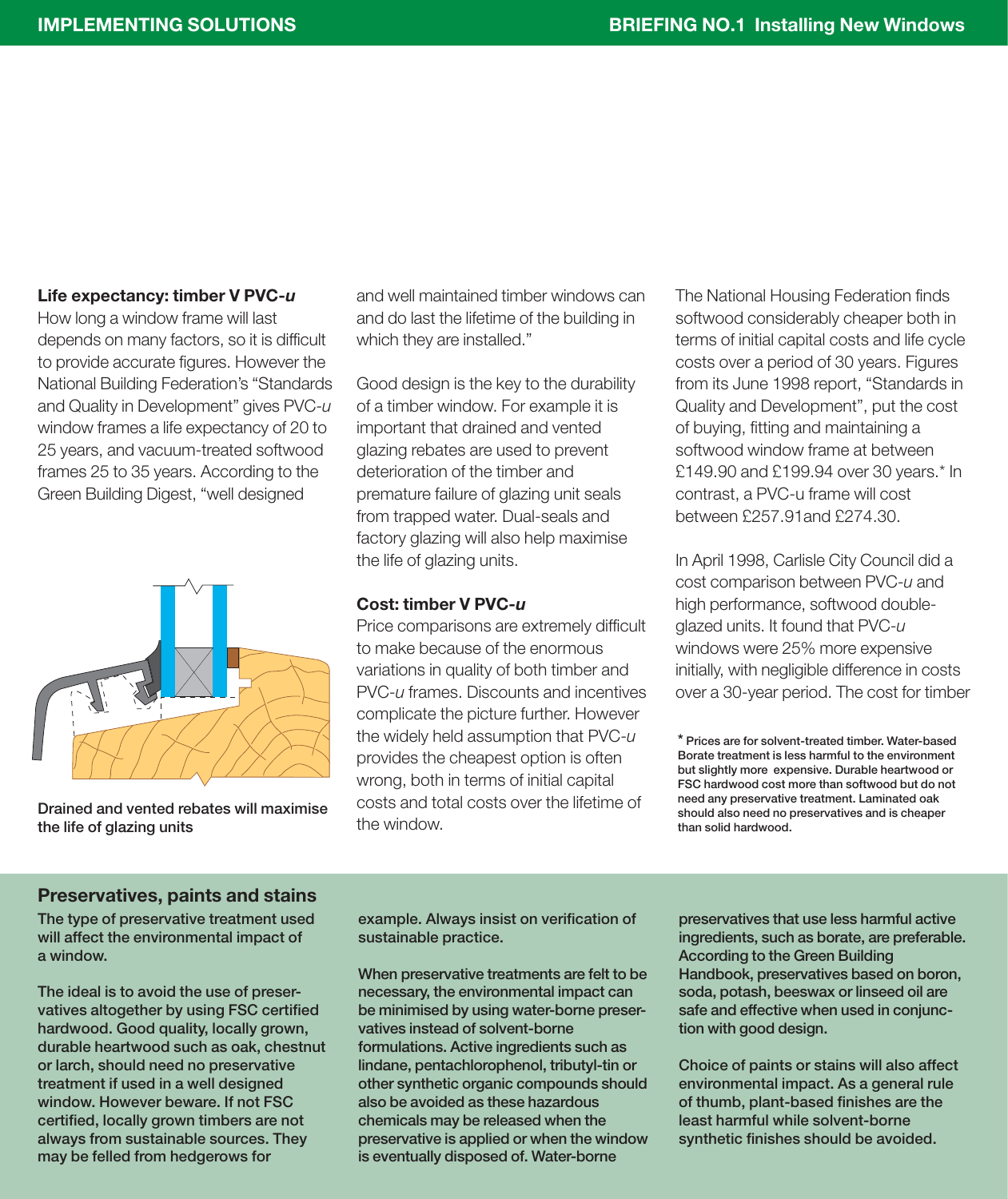

was based on Carlisle's five-year maintenance cycle of water-based staining and the figure for PVC-*u* included an allowance for some maintenance.

#### **Aesthetic quality: timber V PVC-***u*

Planning controls often restrict the use of PVC-*u* windows in conservation areas and in buildings of historical interest. With good reason. PVC-*u* cannot match the detailing of traditional windows. In contrast, timber has a variable and natural beauty and enormous flexibility for design options.

## **LOOK OUT FOR TIMBER**

Timber is repairable, adaptable and durable. From well managed sources it is a sustainable, environmentally friendly resource. Independent certification by the Forestry Stewardship Council (FSC) should be sought as proof of acceptable forestry practices.

FSC-certified timber is becoming increasingly available in the UK. However if FSC-certified windows cannot be sourced, window frames made from timber which does not originate in old growth or ancient forests should be used. Most Scandinavian and UK grown timber would conform to this minimum requirement, but proof should be requested from the supplier before ordering.





**If using preservatives, paints or stains choose those which minimise environmental impact.**

#### **How green can you get?**

**The UK-based company Construction Resources supplies slow grown Scandinavian pine windows which carry a 25-year guarantee against rot and fungal growth without the need for chemical impregnation. Another UK company, Environmental Construction Products, supplies a choice of timbers, including untreated larch heartwood or Scandinavian redwood treated with inorganic borates – probably the least harmful chemical preservative currently available.**